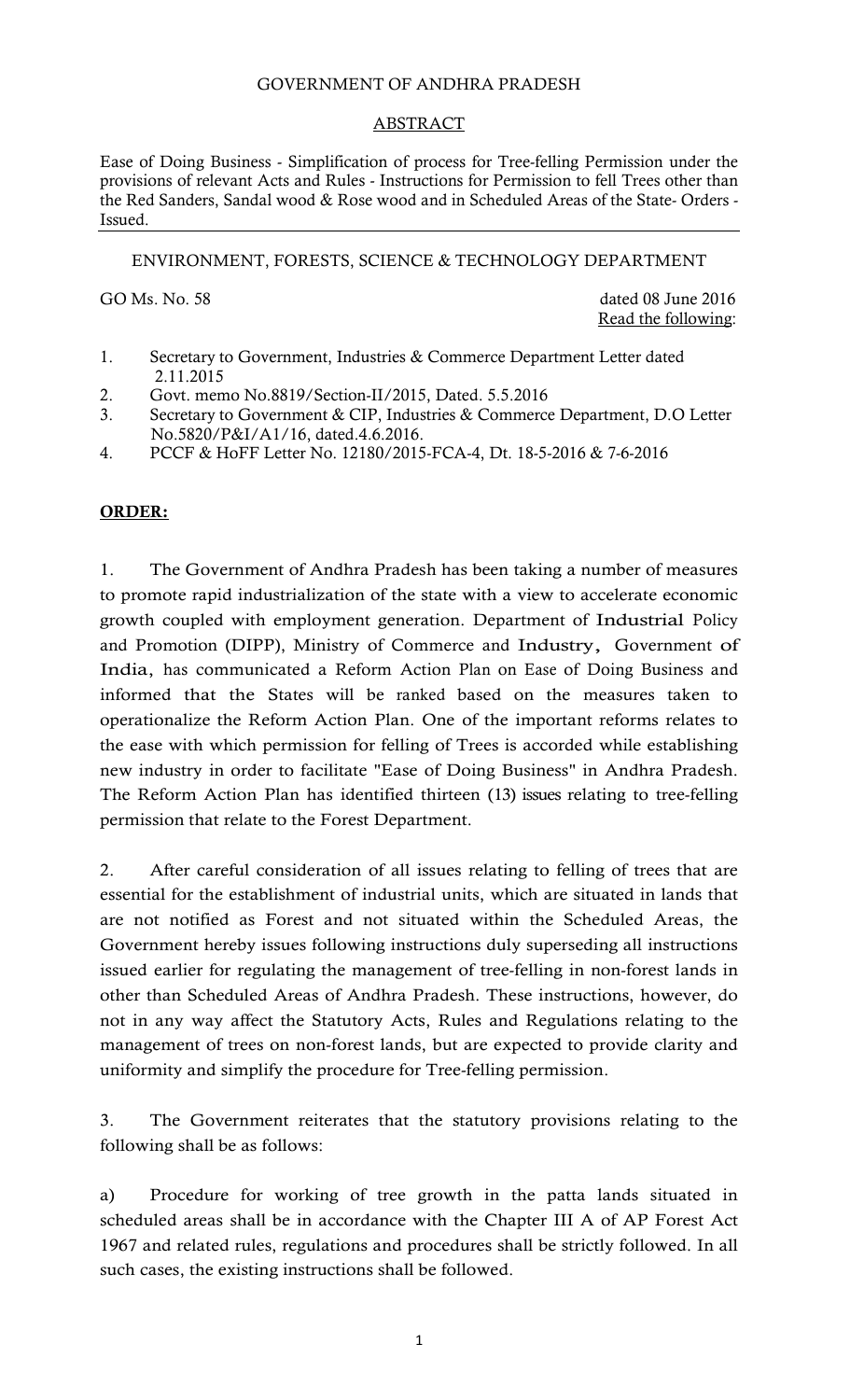b) The procedure for working of trees in areas classified as "Forest" in Government Records shall be as follows:

"As these lands are classified as "Forests" in Government records, the provisions of Forest (Conservation) Act, 1980 will be applicable in such cases. In such cases, prior permission of Government of India is essential for felling the trees and conversion of such forestland for any non-forestry purpose. Detailed Guidelines and procedure for submitting online application for seeking prior permission from Government of India under Forest (Conservation) Act, 1980 are available at Ministry of Environment, Forest &Climate Change (MoEF &CC, Govt. of India's website:forestsclearance.nic.in.) any non-forestry purpose. Detailed Guidelines and procedure for submitting online application for seeking prior permission from Government of India under Forest (Conservation) Act, 1980 are available at Ministry of Environ

4. The procedure for working of tree growth in all other types of lands, other than those mentioned at Paragraph-3 above and other than Red Sanders, Sandal Wood and Rose Wood Trees, as follows:

a) The detailed procedure covering all applicable steps from submission of application to approval of application online is published on Department's website (www.forests.ap.gov.in).

b) A comprehensive list of documents to be submitted as part of the

c) Clear timelines are notified on the web site. (www.forests.ap.gov.in).

d) The applicants/entrepreneurs shall be able to fill up and submit application in Form-13 online and pay all associated fees online. Applications are processed and approved by the Competent Authority online and the applicant will be able to track the status of the application online.

e) The Tree Felling Permission document can be viewed and downloaded online by any third party using the Certificate Number.

# Procedure for grant of Tree-felling Permission

5. Person/Firm/Institution intending to fell trees existing in the patta/private land or Government assigned/leased land for the purpose of establishing new industry in the state of Andhra Pradesh shall submit Application online in FORM-13 along with details of trees proposed to be felled, duly accompanied with required documents and the prescribed fees and the security deposit essential for re-planting of the area as provided under Andhra Pradesh Water, Land & Trees Act 2002 (APWALTA). The details of trees to be felled along with the required documents, enclosures, and certificates will have to be uploaded with application form through the online portal. The applicant will be able to monitor the status of application online by using the user I.D. and password generated for each application.

6. An amount of Rs.50.00 (Rupees fifty only) per tree for urban residential and Institution areas, Rs.100.00 (Rupees Hundred only) per tree for commercial areas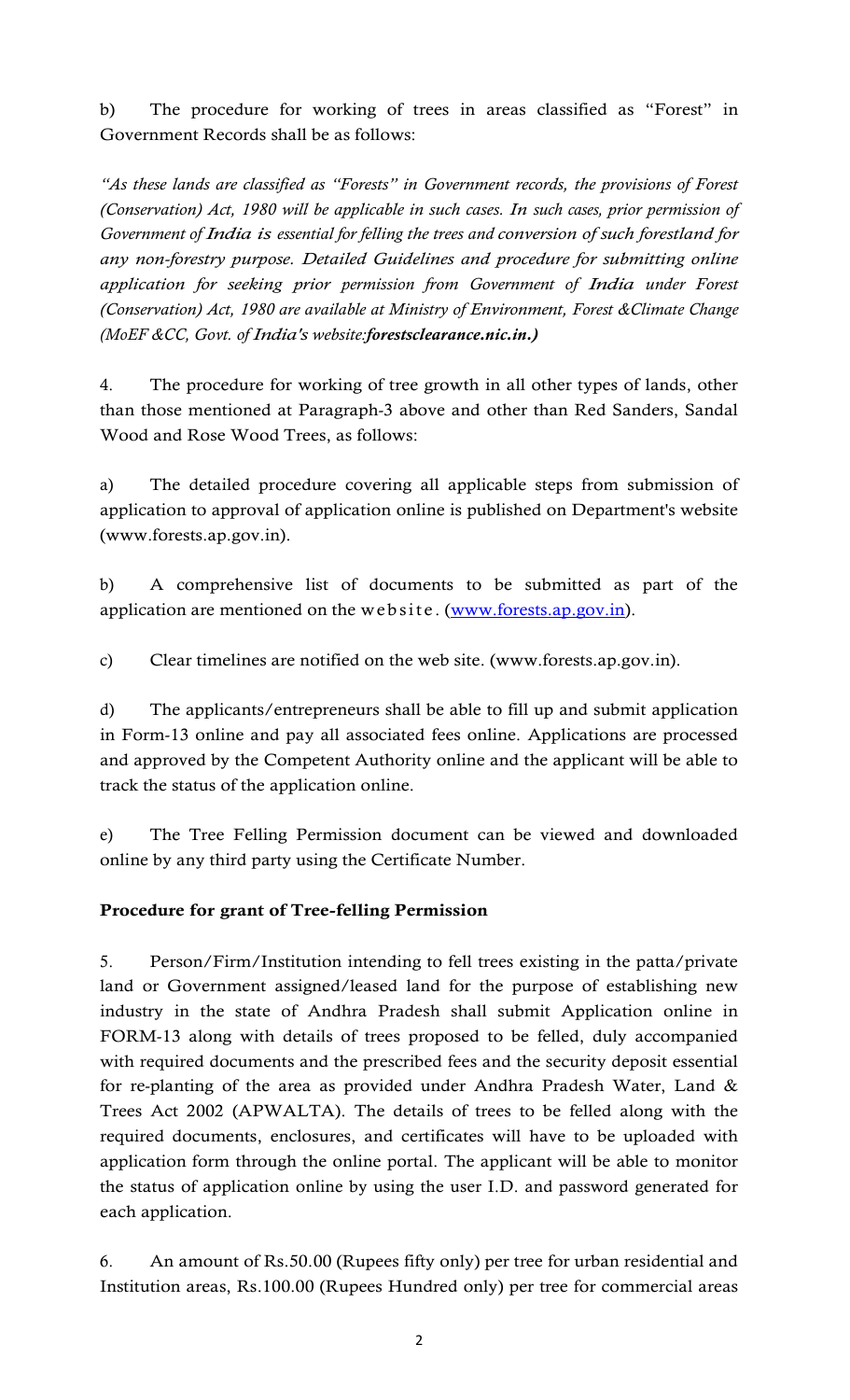and Rs. 25.00 (Rupees Twenty Five only) per tree for rural areas shall be paid as inspection fee as prescribed under APWALTA/APWALTA Rules, as revised from time to time. The inspection fee shall be paid online through the Payment portal. A system-generated receipt will be made available to the applicant for the fee paid.

7. The applicant shall upload the list of trees proposed to be felled in FORM-A as Excel sheet embedded in Application Form. If the tree growth proposed to be felled is exempted under APWALTA/APWALTA Rules, no further permission for felling of such trees will be required. At present, trees belonging to Eucalyptus, Subabul and Casuarina species are exempted from tree felling permission under APWALTA/APWALTA Rules.

8. For trees other than Eucalyptus, Subabul and Casuarina, the details have to be furnished by the applicant in Form-13 as per the APWALTA/APWALTA Rules and enumeration list of trees to be felled has to be uploaded in FORM-A. For tree species not exempted under WALTA, prior felling permission from Divisional Forest Officer (DFO) will be required. If such trees are felled without prior permission, the same will be an offence under the WALTA Act and the offender will be liable for punishment under the provisions of APWALTA Act/Rules and Andhra Pradesh (Forest Produce) Transit Rules 1970/Andhra Pradesh Forest Act, 1967. 8. For trees other than Eucalyptus, Subabul and Casuarina, the details have to<br>be furnished by the applicant in Form-13 as per the APWALTA/APWALTA<br>Rules and enumeration list of trees to be felled has to be uploaded in FORM

9. The Applicant will be required to upload the "Certificate of Ownership of Premises and Trees" proposed to be felled as obtained from the concerned Tahsildar in FORM-B required under Rule 5(3) of A.P. Forest Produce (Transit)

10. On receipt of details furnished along with the Application Form online, the Divisional Forest Officer (DFO) concerned will verify the completeness of online application submitted in Form-13 along with Enumeration List of trees to be felled in FORM-A and Certificate of Ownership of Premises and Trees in FORM-B. DFO will also verify the online payment made by the applicant and will forward the application online to the Forest Range Officer concerned within (3) days of receipt of application incomplete shape.

11. If any deficiency is noticed, the same shall be informed to the applicant through e-mail within (3) days. Simultaneously, SMS alert will also be sent to the applicant on the registered mobile number. The applicant also can verify the status of his application online on the portal www.forests.ap.gov.in.

- 12. The List of documents to be uploaded by the Applicant include the following:
- i. Form A: Enumeration list of trees to be felled
- ii. Surveyed Sketch of land
- iii. Location Map of the land
- iv. FORM-B: Certificate of Ownership of Premises and Trees" issued by Tahsildar.
- v. Authorization letter for the Applicant in case of Industry

## Categorisation of Trees Sought for Felling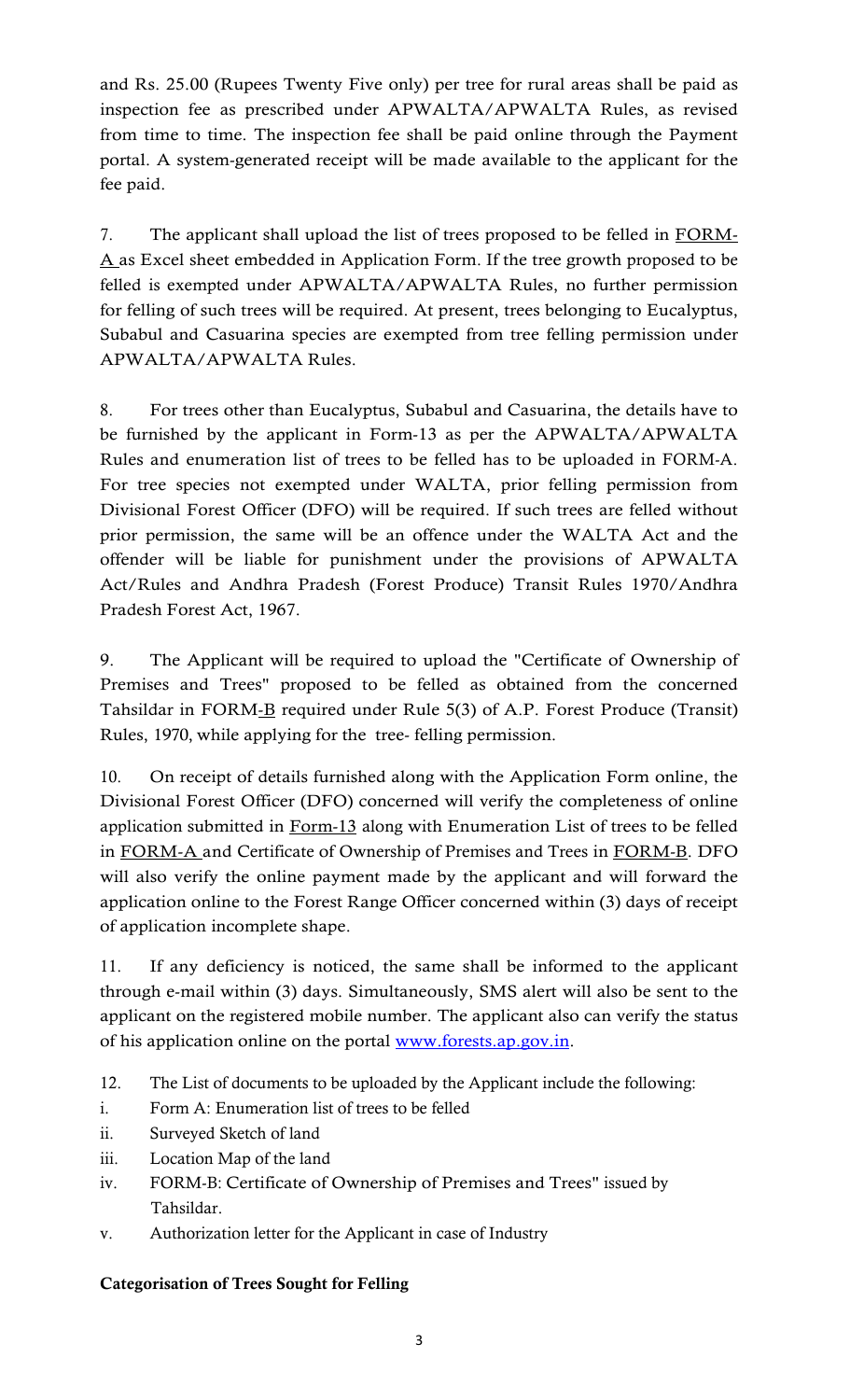13. The Trees sought to be given felling permission are classified based on Risk factor for inspection by the field officers as follows:-

| <b>High Risk Trees</b>   | $\ddot{\cdot}$ | Species of Teak, Yegisa, NallaMaddi,<br>and<br>Bandaru.                                                                                                                                                                                                                                                                                                                                                                                                                                                                                                                                                                                                                                                      |
|--------------------------|----------------|--------------------------------------------------------------------------------------------------------------------------------------------------------------------------------------------------------------------------------------------------------------------------------------------------------------------------------------------------------------------------------------------------------------------------------------------------------------------------------------------------------------------------------------------------------------------------------------------------------------------------------------------------------------------------------------------------------------|
| <b>Medium Risk Trees</b> |                | All Trees other than included in High and<br>Low risk categories                                                                                                                                                                                                                                                                                                                                                                                                                                                                                                                                                                                                                                             |
| <b>Low Risk Trees</b>    |                | 1. Citrus species (Orange & related species)<br>Borassus flabellifera (Tati, Tadi, Palmyrah)<br>2.<br>3. Psidium guava (Jama, Guava)<br>4. Prosopis juliflora (Seemathumma)<br>5. Achras sapota (Sapota)<br>6. Cocosnucifera (Coconut, Kobbari, Tenkai)<br>7. Anacardium occidentale<br>(Cashew, Jeedimamidi)<br>8. Azadirachta indica (Neem, Vepa)<br>9. Acacia nilotica (Nallatumma)<br>10. Syzigium cuminii (Neredu, Jamun_<br>11. Ficus species (Marri, Ravi & related<br>species)<br>12. Pithecolobium dulce(SeemaChinta)<br>13. Zizyphus jujuba (Regu, Ber)<br>14. Samania<br>(Rain<br>Tree,<br>saman<br>Nidraganneru)<br>15. Mangifera indica( Mango, Mamidi)<br>16. Artocarpus integrifolia (Panasa) |

14. The applicant can Self-Certify if the Trees to be felled are categorized as Low Risk by generating a Felling-Permission online in case the following conditions are fulfilled:

"Felling permission certificate will be generated by the system only after the applicant deposits online the required felling permission fee and the Security Deposit equivalent to twice the number of trees permitted to be felled at the rate of Rs.400 (Rupees Four Hundred) per tree to be planted. The applicant shall be bound to take up replanting as mentioned at Paragraphs-20and 21 below and if he fails to take up replanting, the Divisional Forest Officer shall take up replanting by utilizing the security deposit."

15. Upon receipt of the Application online from the D.F.O., the Forest Range Officer (FRO) having the jurisdiction shall personally verify the location and extent of Patta land/private land/Government assigned land/Government allocated land, tree growth, distance of the location from the nearest Reserve Forest etc. The Forest Range Officer shall get 100% enumeration of trees proposed to be felled recorded in a Register to be maintained for this purpose with the assistance of the concerned Forest Section Officer (FSO). The Forest Range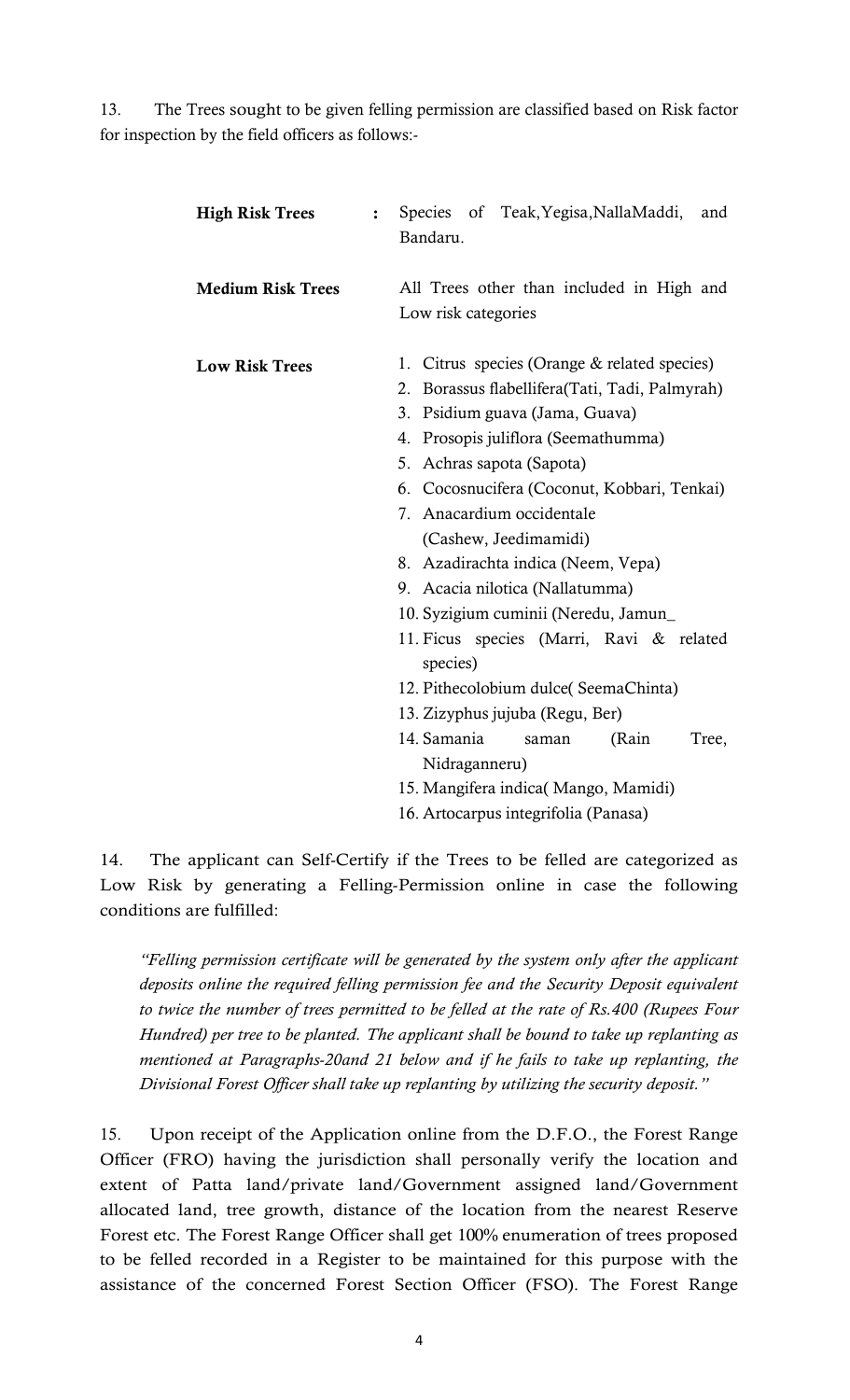Officer will adhere to the inspection schedule in his jurisdiction as allocated by the computer.

16. The Forest Range Officer will test check 25% of the trees listed as High Risk category and 10% of the trees listed as Medium category in the Enumeration List as randomized by the Computer if the area is two hectares and below and/or the number of trees sought to be felled are 100 or below High Risk Category trees. However, if the proposed area is more than 2 hectares or number of trees of High Risk category sought to be felled are more than 100, the Sub-Divisional Forest Officer/Divisional Forest Officer will also carry out the test check of 10% of both High Risk and Medium categories of trees in the Enumeration List, in addition to Officer will adhere to the inspection schedule in his jurisdiction<br>computer.<br>16. The Forest Range Officer will test check 25% of the trees<br>category and 10% of the trees listed as Medium category in the<br>as randomized by the

17. The list of trees to be inspected at various levels will be randomly generated by the Computer based on the criteria above. The Inspecting Officers shall complete the inspections within twelve (12) days of receipt of the Application online from the Divisional Forest Officer including the inspection by the Sub DFO/DFO in related cases.

18. After verification/test check of the Enumeration List, the Forest Range Officer will upload the Inspection Report after filling relevant columns along with estimated yield of Forest Produce (timber and Fire/faggot/root wood) species wise, including Bamboo, if any, to the Divisional Forest Officer in FORM-C. This shall be completed and uploaded online within (48) hours of inspection by the FRO.

19. All the works such as marking, enumeration, extraction, stacking etc., shall be carried out by the applicant and the expenses for such works shall be borne by the applicant himself.

20. As per the provisions of APWALTA Act/Rules, applicant shall have to plant double the number of trees felled of the same species or suitable species within one year from the date of felling. The trees may be planted in the same site where the trees are permitted to be felled existed or any other suitable place close by. In case he fails to plant and raise the required number of plants, the Divisional Forest Officer will arrange for raising the required number of plants and the cost of which shall be borne by the applicant and shall be met out of the security deposit amount deposited by the applicant.

21. In order to comply with the above provisions under law, the Divisional Forest Officer will estimate and obtain a non interest bearing Security Deposit towards cost of raising required number of plants from the Applicant. On receipt of Demand Notice from the Divisional Forest Officer as included in the Felling Permission Proceedings, the Applicant shall submit Security Deposit online. The Security Deposit furnished by the applicant will be refunded on raising the required number of plants and maintaining them for a minimum period of (3) years by the Applicant. In case of failure to raise required number of plants by the applicant, the Security Deposit will not be refunded and the Divisional Forest Officer shall arrange to plant the required number of plants from the Security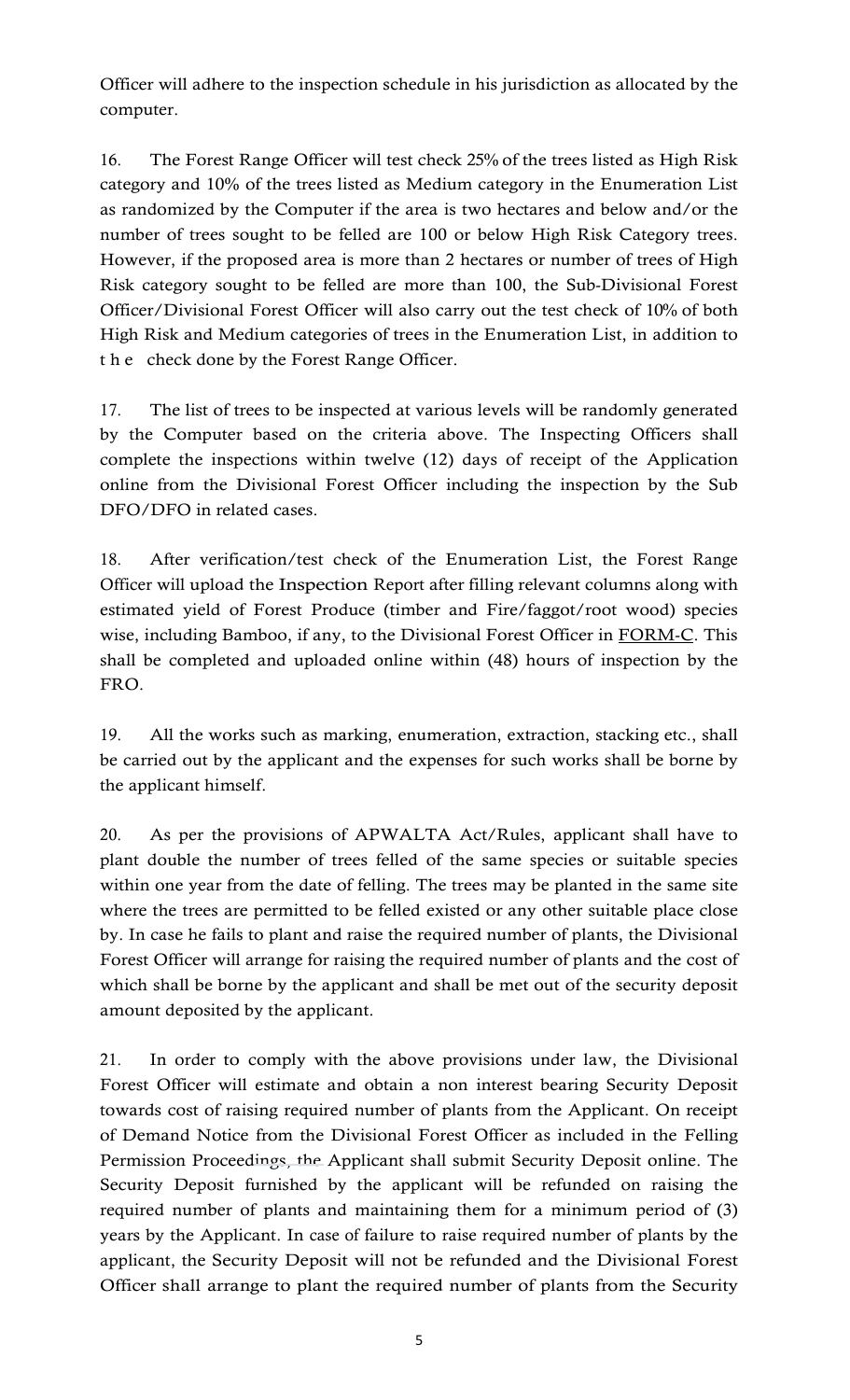Deposit available with him and inform the applicant accordingly. For this purpose, the Principal Chief Conservator of Forests (HoFF) will prescribe the Unit rate per tree to be collected for raising and maintenance as required under APWALTA. The cost of protection for the plants to be raised will also be included in the cost of raising and maintenance of plantation, if the site is not well protected against biotic interference. For the year 2016-17, the security deposit shall be collected @ Rs 400/- per tree, which can be revised every year.

22. On receipt of Inspection Report of tree enumeration list online in FORM-C from the Forest Range Officer, the Divisional Forest Officer will accord Tree Felling Permission duly including the amount of security deposit for raising plants double the number of trees permitted to be felled within (3) days of receipt of the inspection report in FORM-D. The applicant shall take-up felling of tree growth only after receipt of the permission from the competent authority and online payment of security deposit.

23. The Divisional Forest Officer/Designated officer may not refuse the tree felling permission, if the tree:

- $\checkmark$  is dead, deceased or wind fallen;
- $\checkmark$  is silviculturally matured;
- $\checkmark$  constitutes a danger to life or property;
- $\checkmark$  substantially damaged or destroyed by fire, lightning, rain or other natural causes.

24. If the Divisional Forest Officer fails to accord tree felling permission within the stipulated time, a system generated alert will be sent to the Conservator of Forests and Principal Chief Conservator of Forests (HoFF) through SMS and email for taking action at their level.

25. If the Divisional Forest Officer rejects the application for felling the trees duly recording the reasons for such a rejection, the applicant can file an appeal to the Conservator of Forests having jurisdiction over the area through online application within a period of fifteen (15) days from the date of receipt of the order by the applicant and the Conservator of Forests shall after giving reasonable opportunity of being heard may pass such orders as he / she may deem fit.

26. Any person aggrieved by any order made by the Conservator of Forests may appeal to the Principal Chief Conservator of Forests within a period of (15) days from the date of receipt of the order of the Conservator of Forests by the applicant and the Principal Chief Conservator of Forests after giving reasonable opportunity of being heard may pass such order as he may deem fit which shall be final and binding.

27. After obtaining permission for felling tree growth from the competent authority, the applicant will take up tree felling and submit application to the Divisional Forest Officer having the jurisdiction for issue of Transit Permits under A.P (Forest Produce) Transit Rules.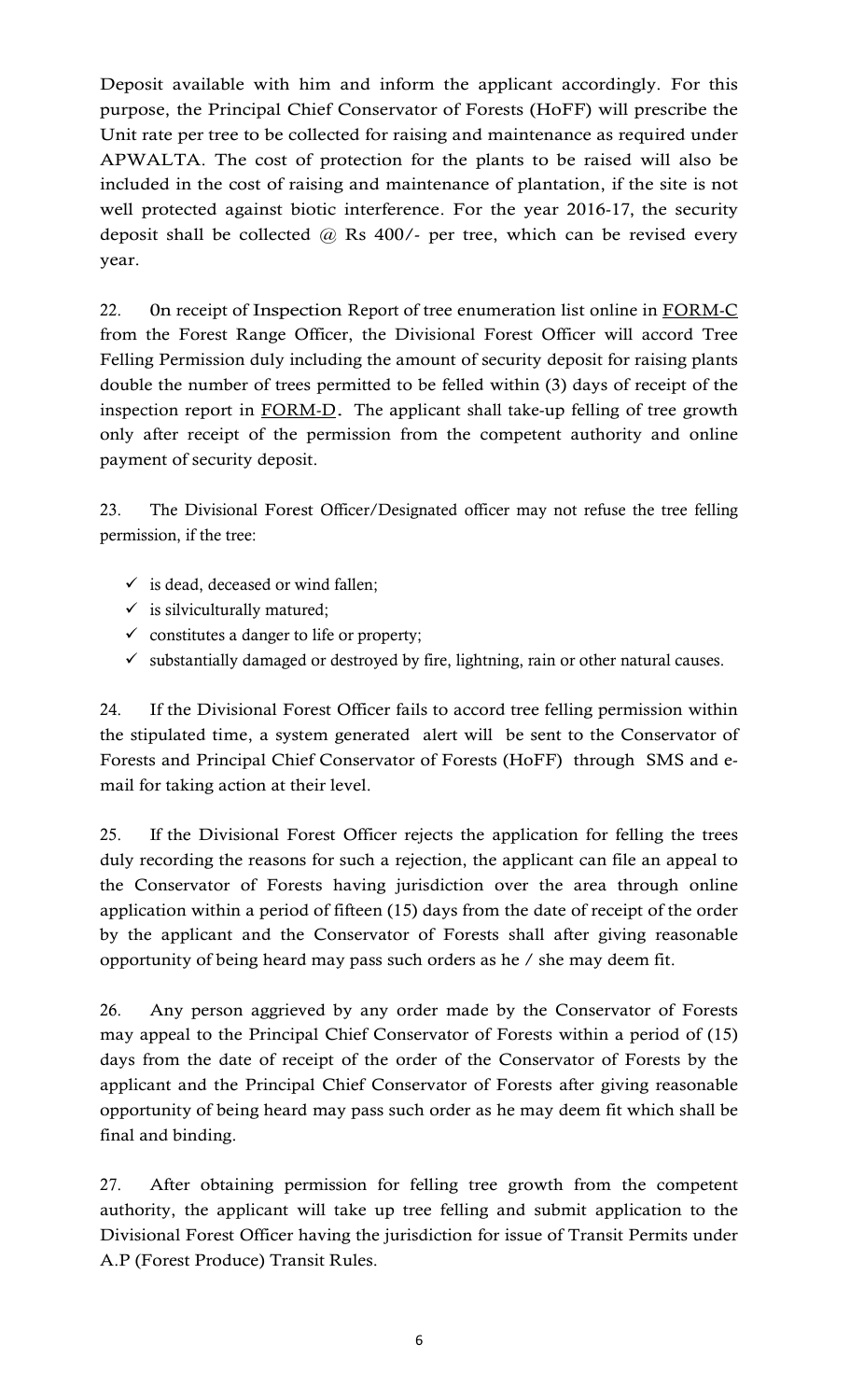28. For issuing Transit Permits, the Forest Range Officer / Divisional Forest Officer concerned shall follow the provisions under A.P. (Forest Produce) Transit Rules and the instructions / Circulars issued by the Principal Chief Conservator of Forests from time to time.

29. All tree felling permissions along with the Inspection Reports shall be posted on the website of the Department which can be downloaded by the applicant for their applications. Certificates shall be available in public domain for viewing by the 3rd party.

30. All the Divisional Forest Officers are requested to follow the above instructions and ensure that tree felling permission is granted within the stipulated time as per the flow chart enclosed. The necessary formats, certificates, and flow charts are enclosed as Annexures to the G.O.

31. The Principal Chief Conservator of Forests & Head of Forest Force, Andhra Pradesh is requested to take further follow up action to ensure implementation of orders issued herein.

(BY ORDER AND IN THE NAME OF THE GOVERNOR OF ANDHRA PRADESH)

# DR P. V. RAMESH PRINCIPAL SECRETARY TO THE GOVERNMENT

To The Principal Chief Conservator of Forests & Head of Forest Force, Andhra Pradesh,

# Copy to

- 1. The Secretary, Industries & Commerce (IP) Department
- 2. The Director of Industries and Commerce Department
- 3. All District Collectors
- 4. All Conservators of Forests in the State
- 5. The Managing Director of AP Forest Development Corporation
- 6. Member-Secretary, Pollution Control Board
- 7. The Chief Secretary to Government
- 8. The Members of SIPC / SIPB
- 9. The Principal Secretary to the Chief Minister
- 10. P. S to Minister (FES&T and Co-operation)

// FORWARDED BY ORDER//

SECTION OFFICER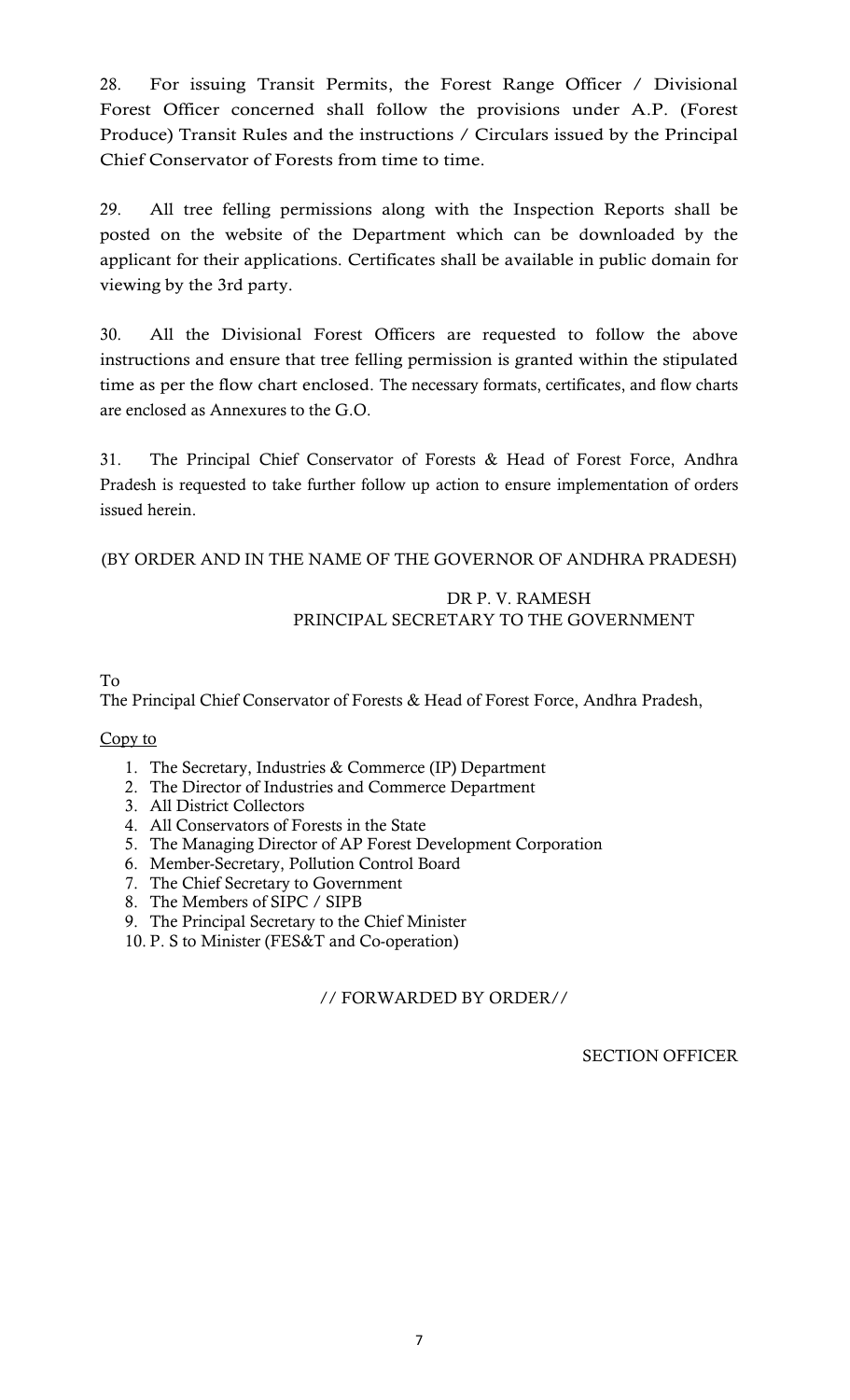### FLOWCHART

Applicant : Online submission of application in FORM-13 along with the Attachments of Enumeration List of Trees to be felled in FORM-A and Certificate of Ownership of premises /trees by Tahsildar in FORM-B and online payment towards inspection fee for the trees to be felled and security deposit towards replanting. Online generation of acknowledgement to the applicant.



Divisional Forest Officer : On receipt, verify correctness and forwards application to Forest Range Officer online. Sends SMS/e-mail alert to the  $\begin{array}{ccc} \text{application:} \end{array}$ 

Forest Range Officer : Preparation of Enumeration dta by the Forest Section Officer. Inspection of proposed site for felling of trees and test checking by Forest Range Officer. Submission of online inspection report in FORM-C by the Forest Range Officer to the Divisional Forest Officer and copy to the applicant through e-mail and SMS alert. (10 days)

Divisional Forest Officer : According or refusing felling permission to the applicant by uploading the signed copy of felling permission, on receipt of security deposit and inspection report from F.R.O. in FORM-D. (3 days)

Applicant : Submission of appeal by the applicant to the concerned Conservator of Forests/ Prl. Chief Conservator of Forests in case of disagreement with the orders of Divisional Forest Officer. (15 days)

Conservator of Forests: Disposal of appeal by the Conservator of Forests / Prl. Chief Conservator of Forests. (15 days)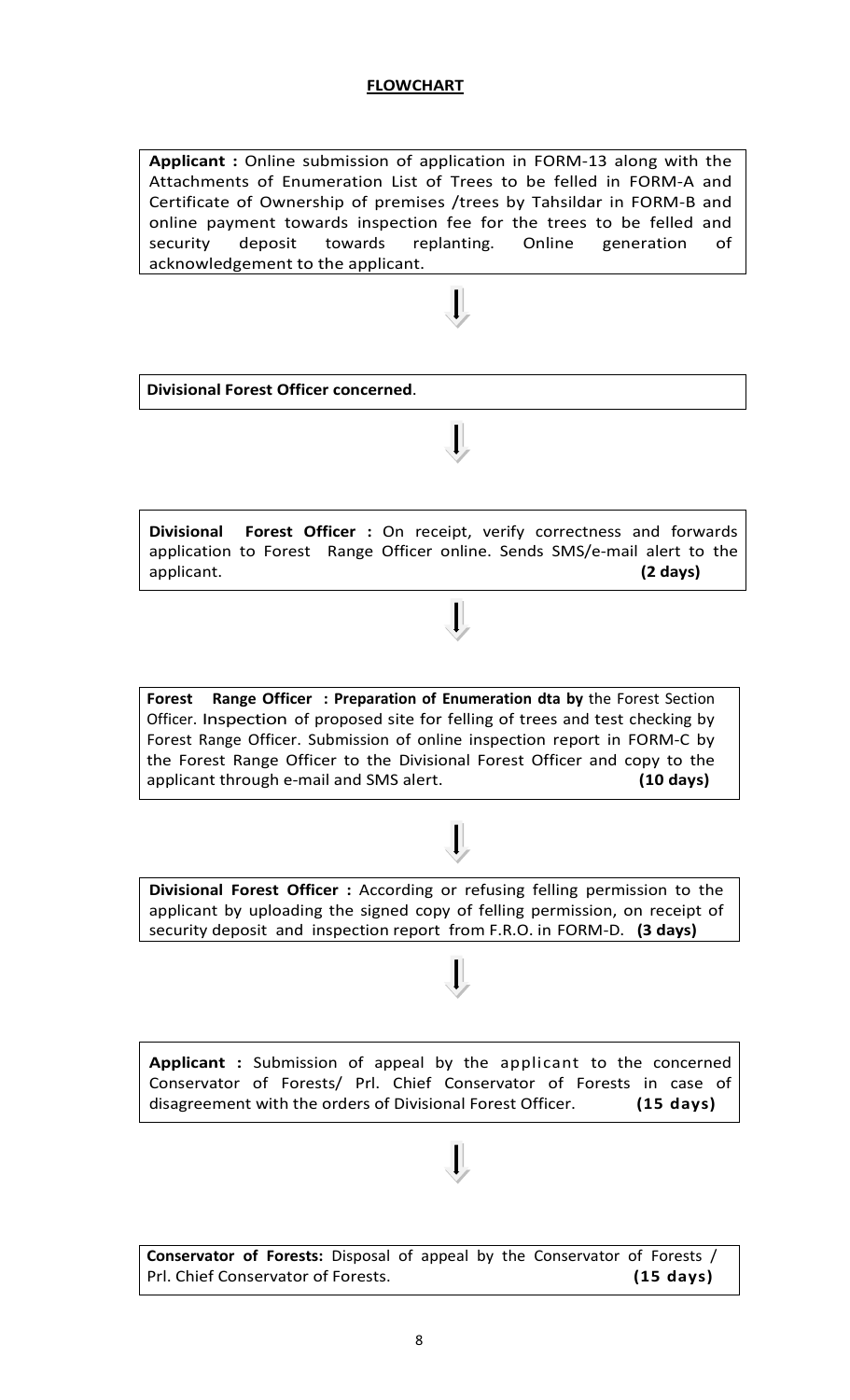#### FORM- 13

#### (under Rule 24 of WALTA)

### APPLICATION FOR PERMISSION FOR FELLING OF TREES

- 1. Name of the Applicant/Firm/Company :
- 2. Father's Name:
- 3. Age in completed years:
- 4. Complete postal address of the Applicant:
- 5. Contact Number of Applicant:
	- a. Phone :
	- b. Mobile :
- 6. E-mail I.D of the Applicant :
- 7. Photo I.D. of Applicant: PAN/Aadhar/Voter I.D./Driving License/Passport
- 8. Address/Location of premises/Land/Plot where tree felling is proposed
	- a) Survey No./Plot No./Door No.
	- b) Classification of the land
	- c) Village/Street
	- d) Mandal/Municipality/Municipal Corporation
	- e) District
	- f) Latitude and Longitude of premises
	- g) Boundary description:

| $\sim$ , |  |
|----------|--|
| East :   |  |
| West :   |  |
| North:   |  |
| South :  |  |

9. Whether it is recorded as Forest (Adavi poramboke/ Mysoora etc.) in any government record?

10. Category of Premises (Please tick the

relevant) :

(a)Industrial - New proposed or existing.

- (b) Commercial
- (c)Institutional
- (d) Others Specify
- 11. Area of the Premises
- 12. No. of trees and species proposed to be felled: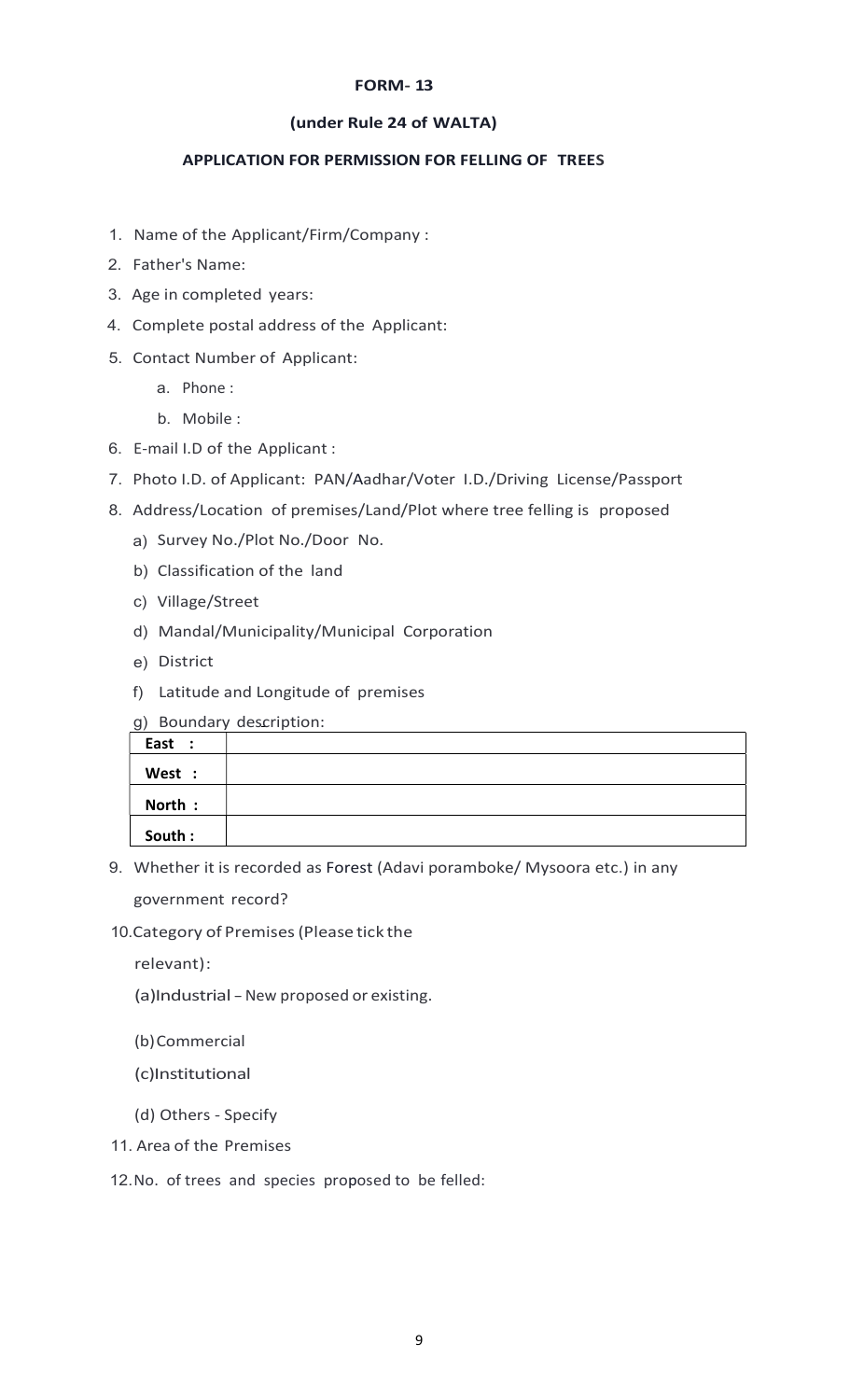| Sl. No.       | <b>Tree Species</b> | <b>No. of Trees</b><br>existing in<br>the<br>premises/<br>plot | No. of Trees<br>propose<br>d for<br>felling | Whether<br>exempted<br>from<br><b>WALTA or</b><br>not. |
|---------------|---------------------|----------------------------------------------------------------|---------------------------------------------|--------------------------------------------------------|
| $\mathbf{1)}$ | (2)                 | (3)                                                            | (4)                                         | (5)                                                    |

- 13. Reason for proposing to fell the tree/trees:
- 14. Whether enumeration list of trees to be felled in FORM-A enclosed:

YES/NO.

15. Whether surveyed sketch of the land enclosed:

YES/NO.

16. Whether location map of the land enclosed:

YES/NO.

17. Whether Certificate of Ownership over Forest Produce issued by Tahsildar attached:

YES/NO.

18. Whether tree felling permission fee paid:

YES/NO.

### **CERTIFICATE**

I here by certify that the species and other details of trees as disclosed above are correct to the best of my knowledge and other information furnished above is true and correct.

I undertake that I shall replant immediately trees in place of the tree / trees felled as per A.P. WA LTA Rules, failing which, plants will be raised by the Authority / Designated Officer at my cost.

Place:

Date: Signature. Name of the Applicant: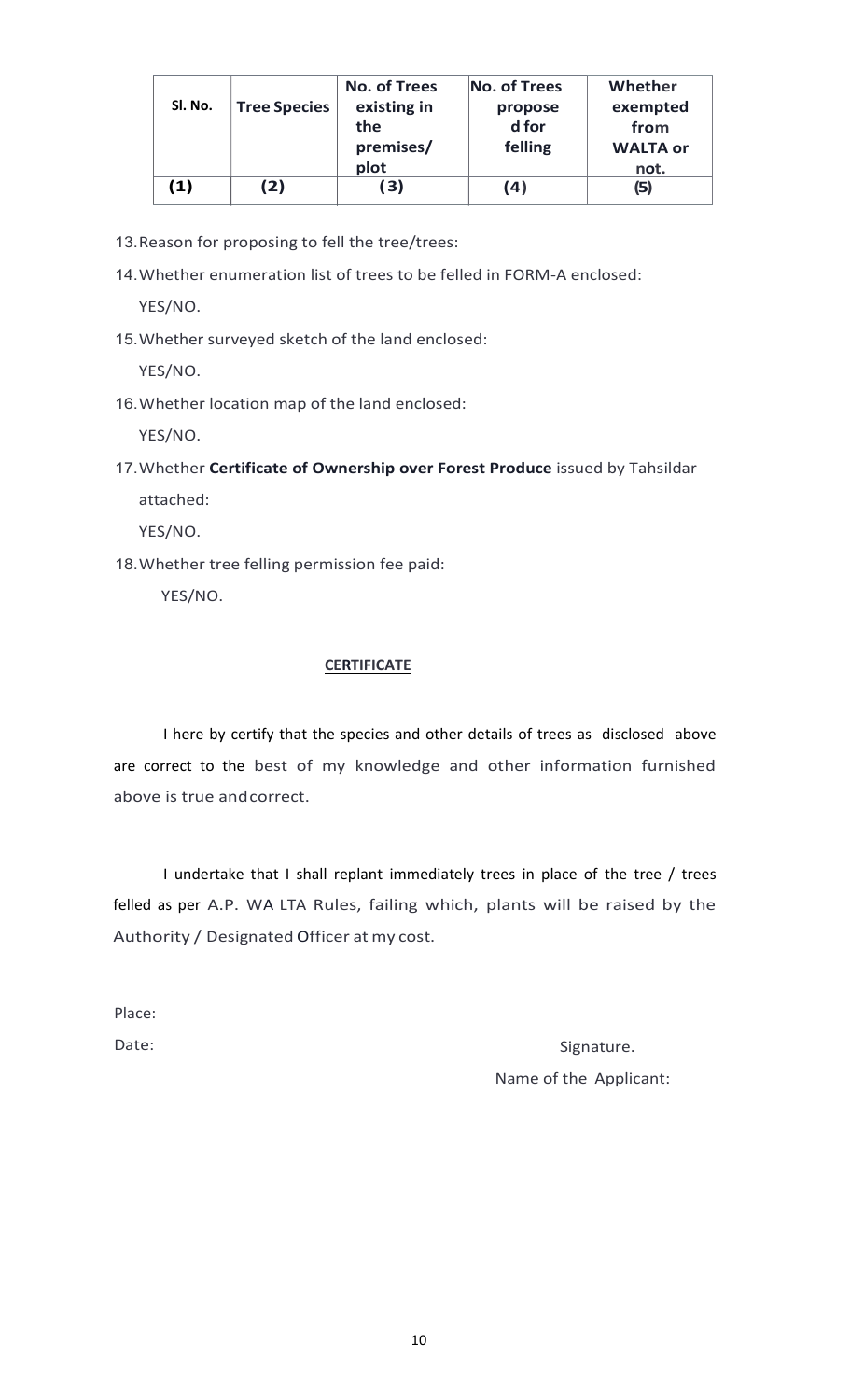# FORM – B CERTI FICATE OF OWNERSHIP OF PREMISES/TREES

| 1  | Name of the Applicant                                           |                                                                                                          |         |
|----|-----------------------------------------------------------------|----------------------------------------------------------------------------------------------------------|---------|
| 2  | Name of the Landholder:                                         |                                                                                                          |         |
| 3  | Particulars of the Land<br>a) Sy. No.                           |                                                                                                          |         |
|    | b) Extent                                                       |                                                                                                          |         |
|    | c) Village                                                      |                                                                                                          |         |
|    | d) Mandal                                                       |                                                                                                          |         |
|    | e) District                                                     |                                                                                                          |         |
|    | PPB No. / TD No.<br>$f$ )                                       |                                                                                                          |         |
|    | g) Khata No.                                                    |                                                                                                          |         |
| 4  | Classification of the Land<br>(As per Sethwar / Khasrapahani)   |                                                                                                          |         |
|    | 4) Whether the land is falling within<br>the forest area        |                                                                                                          |         |
|    | 5) Nature of acquisition<br>Lease/Allotment/Assignment/ORC      |                                                                                                          |         |
|    | Purchase                                                        |                                                                                                          |         |
|    | 6) Location Sketch of the Land<br>showing The location of trees |                                                                                                          |         |
|    | 7) Whether the land is free from all<br>encumbrances            |                                                                                                          |         |
|    | 8) Details of Court / Title disputes, if<br>any                 |                                                                                                          |         |
| 9) | No. of trees existing on the land                               |                                                                                                          |         |
|    |                                                                 | 10) Whether Proposed land recorded as "Forest" (Adavi<br>poramboke/Mysoora etc.) in the revenue record : | YES/NO. |

I have inspected the land and examined the records and the documents submitted by the applicant Sri.S/o $R/O$  R/o on the land mentioned above

| Place: | Signature of TAHSILDAR. |
|--------|-------------------------|
| Date:  | Mandal:                 |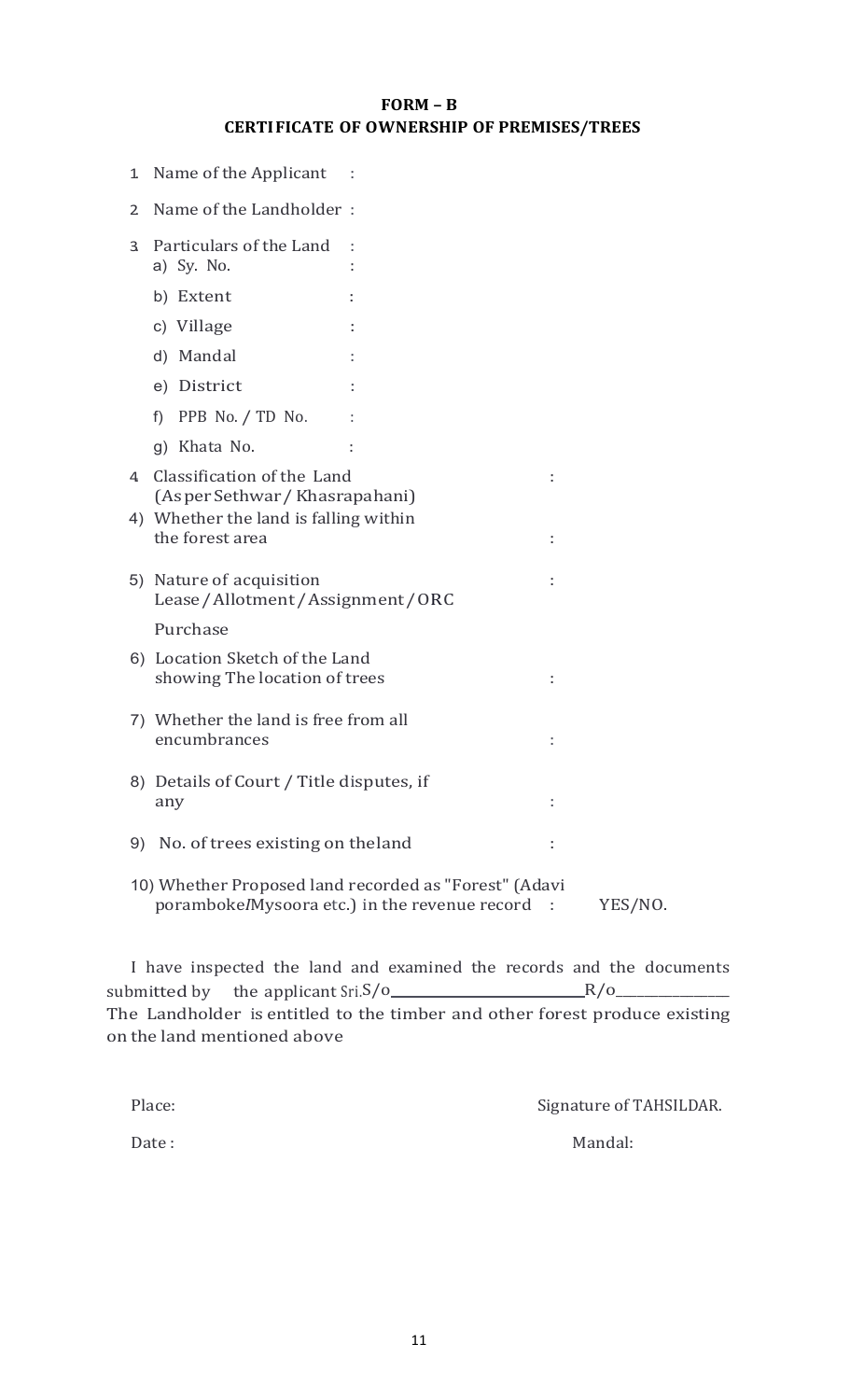# FORM - A (Enumeration list of trees proposed to be filled by the applicant)

| <b>SI</b><br>No. | Tree No.<br>(Shall be marked<br>on tree with<br>white colour<br>paint) | <b>Species</b> | <b>Estimated height</b><br>of tree (Mts.) | <b>Measured Girth(In Cms)</b><br>around the tree at height<br>of 1.37 Mts from the<br>ground (breast height) |  |  |  |
|------------------|------------------------------------------------------------------------|----------------|-------------------------------------------|--------------------------------------------------------------------------------------------------------------|--|--|--|
|                  |                                                                        |                |                                           |                                                                                                              |  |  |  |
|                  |                                                                        |                |                                           |                                                                                                              |  |  |  |
|                  |                                                                        |                |                                           |                                                                                                              |  |  |  |
|                  |                                                                        |                |                                           |                                                                                                              |  |  |  |
|                  |                                                                        |                |                                           |                                                                                                              |  |  |  |
|                  |                                                                        |                |                                           |                                                                                                              |  |  |  |
|                  |                                                                        |                |                                           |                                                                                                              |  |  |  |
|                  |                                                                        |                |                                           |                                                                                                              |  |  |  |
|                  |                                                                        |                |                                           |                                                                                                              |  |  |  |
|                  |                                                                        |                |                                           |                                                                                                              |  |  |  |
|                  |                                                                        |                |                                           |                                                                                                              |  |  |  |
|                  |                                                                        |                |                                           |                                                                                                              |  |  |  |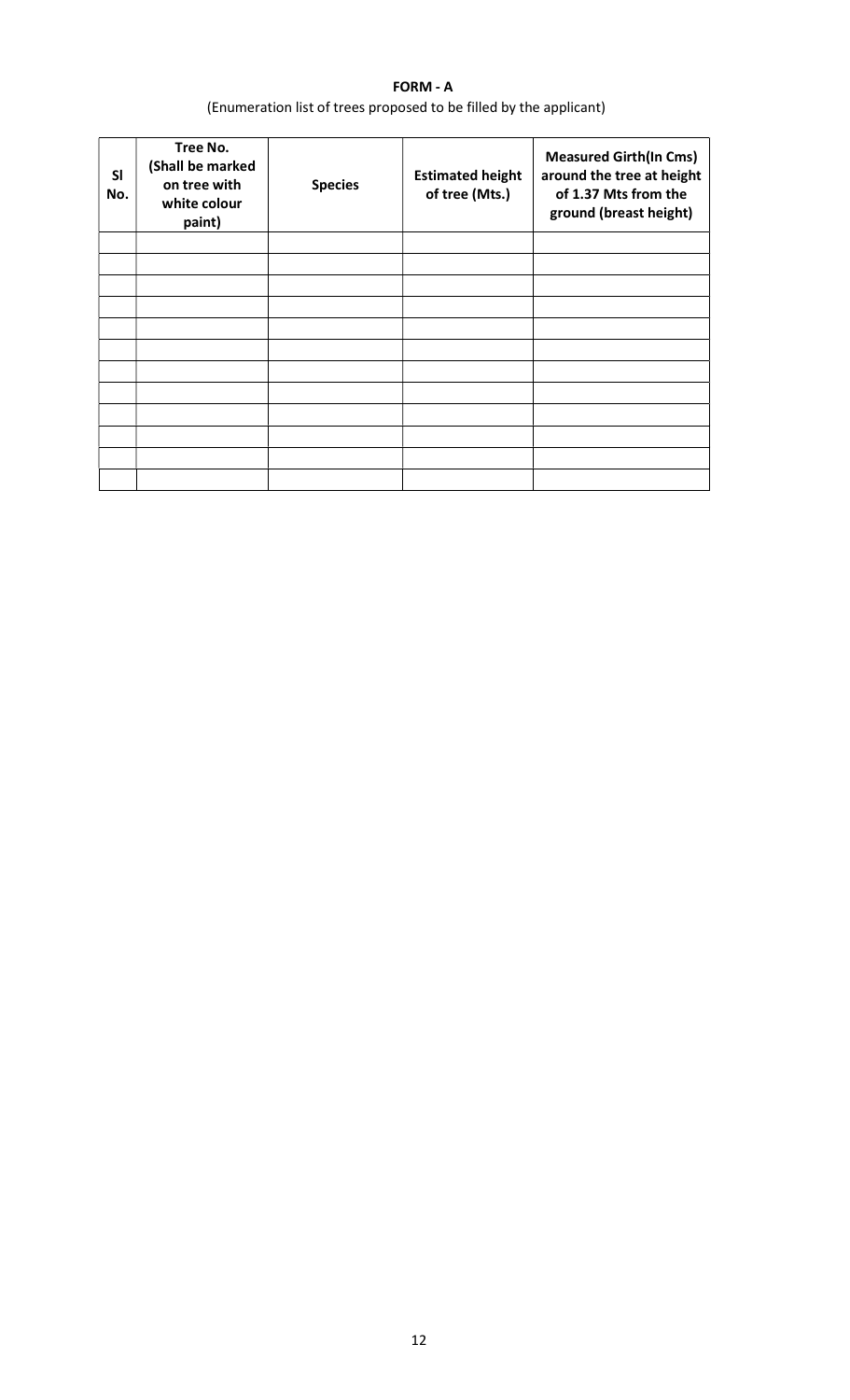|                  |                                                                                       |                |                                                 |                                                                                                                 |                                                 | $\sim$                                                                                    |                        |                                                        |                                           |                                     |                                           |                                                   |                               |  |
|------------------|---------------------------------------------------------------------------------------|----------------|-------------------------------------------------|-----------------------------------------------------------------------------------------------------------------|-------------------------------------------------|-------------------------------------------------------------------------------------------|------------------------|--------------------------------------------------------|-------------------------------------------|-------------------------------------|-------------------------------------------|---------------------------------------------------|-------------------------------|--|
|                  | Name of the forest Division :<br>Details of tree felling as recorded by the Applicant |                |                                                 |                                                                                                                 |                                                 | Name of the Forest Range:                                                                 |                        |                                                        |                                           |                                     |                                           |                                                   |                               |  |
|                  |                                                                                       |                |                                                 |                                                                                                                 |                                                 | Inspection details of the trees proposed for felling as furnished by Forest Range Officer |                        |                                                        |                                           |                                     |                                           |                                                   |                               |  |
| <b>SI</b><br>No. | Tree No.<br>(Shall be<br>marked on<br>tree with<br>white colour<br>paint)             | <b>Species</b> | <b>Estimated</b><br>height of<br>tree<br>(Mts.) | <b>Measured Girth(In</b><br>cms) around the tree<br>at height of 1.37 Mts<br>from the ground<br>(breast height) | <b>Estimated</b><br>height of<br>tree<br>(Mts.) | <b>Measured</b><br>Girth(Mts)<br>at breast<br>height                                      | <b>Volume</b><br>(Cum) | <b>Estimated</b><br>Fuel/Root/<br>Faggot wood<br>(Cum) | <b>Estimated</b><br>No of<br><b>Poles</b> | <b>Estimated</b><br>No of<br>Vasams | <b>Estimated</b><br>No of<br><b>Bajus</b> | Whether<br>Recommended<br>for felling<br>(Yes/No) | If 'No'<br>mention<br>reasons |  |
|                  |                                                                                       |                |                                                 |                                                                                                                 |                                                 |                                                                                           |                        |                                                        |                                           |                                     |                                           |                                                   |                               |  |
|                  |                                                                                       |                |                                                 |                                                                                                                 |                                                 |                                                                                           |                        |                                                        |                                           |                                     |                                           |                                                   |                               |  |
|                  |                                                                                       |                |                                                 |                                                                                                                 |                                                 |                                                                                           |                        |                                                        |                                           |                                     |                                           |                                                   |                               |  |
|                  |                                                                                       |                |                                                 |                                                                                                                 |                                                 |                                                                                           |                        |                                                        |                                           |                                     |                                           |                                                   |                               |  |
|                  |                                                                                       |                |                                                 |                                                                                                                 |                                                 |                                                                                           |                        |                                                        |                                           |                                     |                                           |                                                   |                               |  |
|                  |                                                                                       |                |                                                 |                                                                                                                 |                                                 |                                                                                           |                        |                                                        |                                           |                                     |                                           |                                                   |                               |  |
|                  |                                                                                       |                |                                                 |                                                                                                                 |                                                 |                                                                                           |                        |                                                        |                                           |                                     |                                           |                                                   |                               |  |
|                  |                                                                                       |                |                                                 |                                                                                                                 |                                                 |                                                                                           |                        |                                                        |                                           |                                     |                                           |                                                   |                               |  |
|                  |                                                                                       |                |                                                 |                                                                                                                 |                                                 |                                                                                           |                        |                                                        |                                           |                                     |                                           |                                                   |                               |  |
|                  |                                                                                       |                |                                                 |                                                                                                                 |                                                 |                                                                                           |                        |                                                        |                                           |                                     |                                           |                                                   |                               |  |
|                  |                                                                                       |                |                                                 |                                                                                                                 |                                                 |                                                                                           |                        |                                                        |                                           |                                     |                                           |                                                   |                               |  |
|                  |                                                                                       |                |                                                 |                                                                                                                 |                                                 |                                                                                           |                        |                                                        |                                           |                                     |                                           |                                                   |                               |  |
|                  |                                                                                       |                |                                                 |                                                                                                                 |                                                 |                                                                                           |                        |                                                        |                                           |                                     |                                           |                                                   |                               |  |
|                  |                                                                                       |                |                                                 |                                                                                                                 |                                                 |                                                                                           |                        |                                                        |                                           |                                     |                                           |                                                   |                               |  |
|                  |                                                                                       |                |                                                 |                                                                                                                 |                                                 |                                                                                           |                        |                                                        |                                           |                                     |                                           |                                                   |                               |  |
|                  |                                                                                       |                |                                                 |                                                                                                                 |                                                 |                                                                                           |                        |                                                        |                                           |                                     |                                           |                                                   |                               |  |
|                  |                                                                                       |                |                                                 |                                                                                                                 |                                                 |                                                                                           |                        |                                                        |                                           |                                     |                                           |                                                   |                               |  |

FORM - C